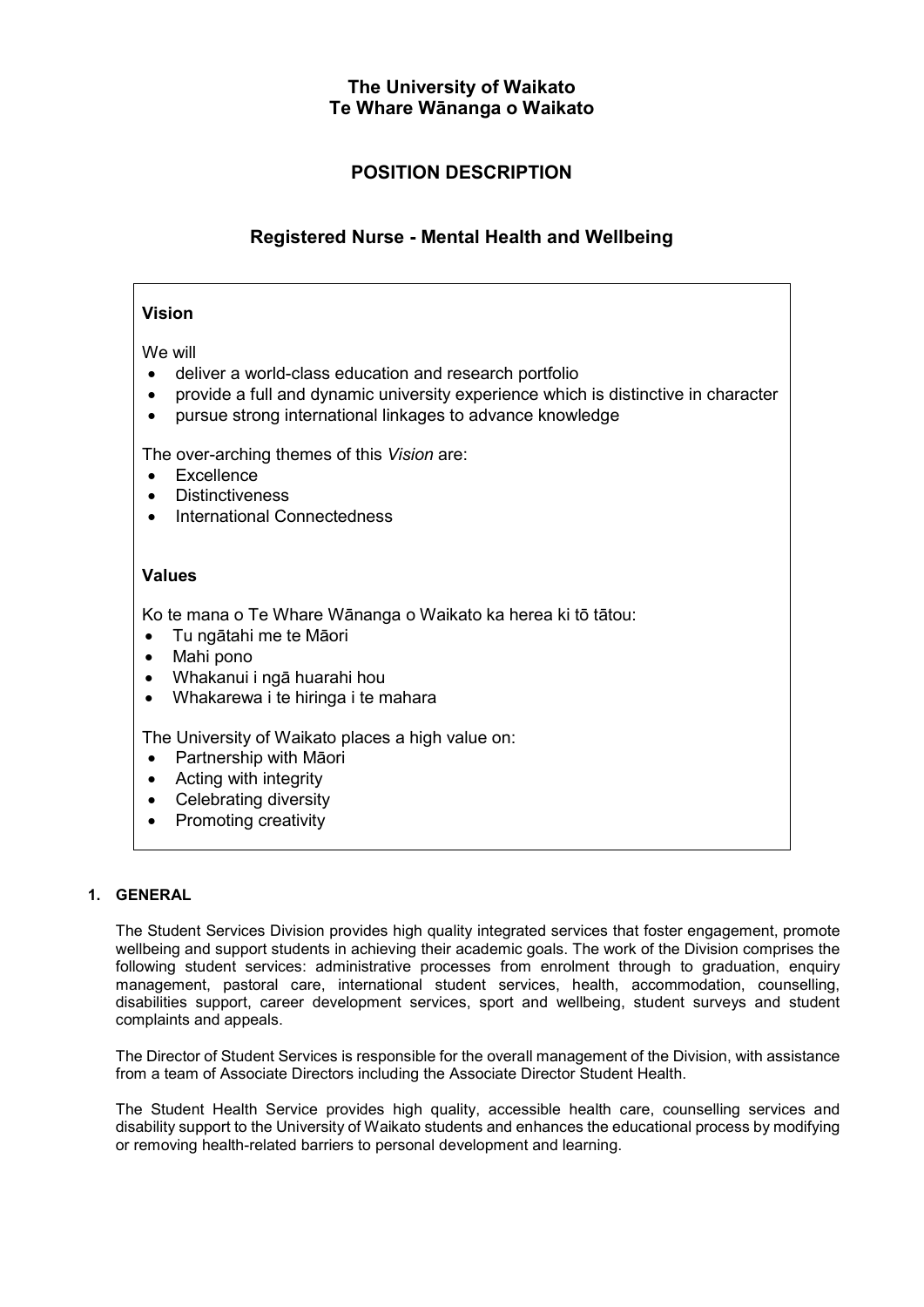## 2. POSITION PURPOSE

The Registered Nurse - Mental Health and Wellbeing (RNMH&WB) serves as a primary care provider for students experiencing mental health and wellbeing challenges. They work with students using a solution and recovery focused approach. The RNMH&WB is required to provide a range of interventions to support student wellness, retention and success.

The RNMH&WB will be required to:

- Identify and assess the mental health and wellbeing needs of students, alongside their families/ whānau and significant others;
- provide recovery-focussed intervention, support and recommendations;
- refer to internal and external services as required;
- adopt a case management approach for more complex presentations as needed;
- Work proactively across the campus community to implement innovative upstream initiatives to promote mental wellbeing and resiliency in the university population.

## 3. ACCOUNTABILITY

The Registered Nurse - Mental Health and Wellbeing is responsible to the Clinical Manager, Mental Health & Wellbeing

### 4. FUNCTIONAL RELATIONSHIPS

Internal: Associate Director Student Health Services Medical Director, Student Health Clinical Nurse Manager, Student Health Accessibility Manager All other Student Health Services staff Students, family, whānau Halls of Residence Staff of the Student Services Division Other University staff and services

**External:** Community agencies and organisations PHO and primary care providers Kaupapa Māori service providers Mental health providers

### 5. KEY TASKS

- Ensure that students experiencing mental health challenges receive necessary assistance and support.
- Provide specialist nursing assessment, monitoring and delivery of interventions that support mental state and risk.
- To deliver brief interventions utilizing evidence-based interventions such as Cognitive Behavioral Therapy (CBT), Acceptance and Commitment Therapy (ACT) and Motivational Interviewing (MI).
- Work collaboratively with internal and external agencies to develop holistic care plans to optimize student wellbeing.
- Actively engage with the interdisciplinary team to achieve integrated outcomes for students.
- Provide advocacy to increase the capacity of students to effectively manage their own health and wellbeing.
- In the instance where students are receiving crisis or hospital care, work collaboratively with internal/external agencies and support their transition back to the University as appropriate.
- Assist University staff and students to understand the needs of and/or work effectively with students who have mental health challenges.
- Support with the development and maintenance of an effective network of internal and external partnerships, to support in navigating pathways to access services for students.
- Keep up-to date with changes in legislation, government policy and research in the area of mental health with particular, but not exclusive, regard to the implications for the tertiary education sector.
- Maintain accurate up-to-date records and files
- Assist in the development and ongoing provision of support programmes and resources for students.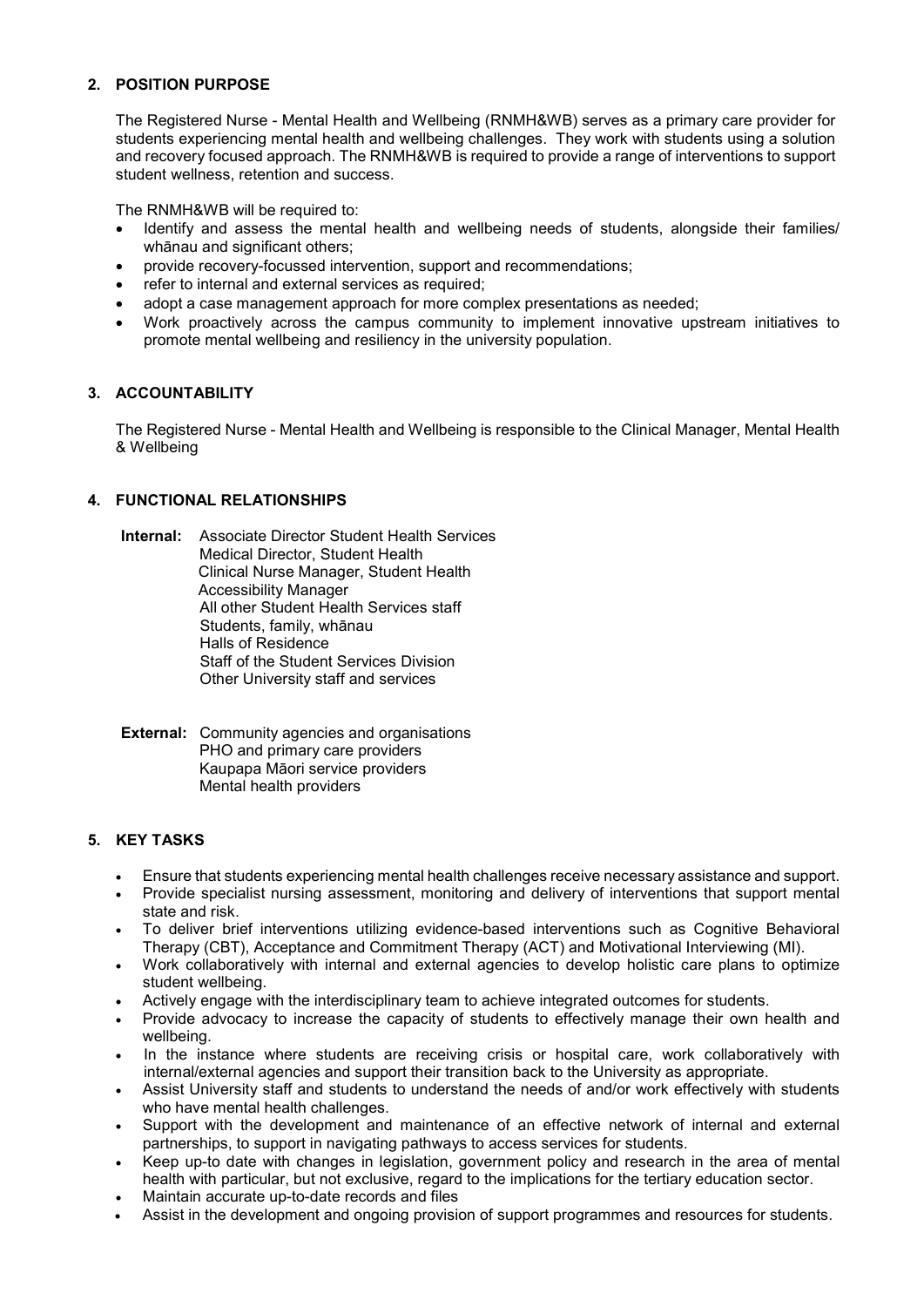- Work with campus community to increase knowledge and skills around mental health challenge identification and response.
- Support capacity building and learning opportunities for staff including student health, residential assistants, tutors, and others whom provide support for students.
- Actively participate in the development of evidence-based, innovative initiatives across the University to promote for mental health and well-being.
- Participate in the maintenance of a safe and healthy work environment for self and others. Contribute to the hazard management programme.
- Any other duties as required that are consistent with the position held, other than in exceptional circumstances such as rehabilitation after injury or sickness.
- NOTE: Staff have an annual professional goal setting interview with their supervisor. New staff normally attend such an interview approximately three months after taking up their appointment.

### 6. PERFORMANCE STANDARDS

The Registered Nurse - Mental Health and Wellbeing will be performing satisfactorily when:

- Students with mental health challenges are able to access mental health and wellbeing support to optimise health outcomes to enhance wellbeing and their academic journey.
- Service provision is student-led, safe, evidence-based, effective and appropriate to maximise wellbeing and address identified equity issues.
- Pathways for students requiring mental health supports are clear and easy to navigate.
- Students are able to access appropriate services in a timely manner.
- Relationships and communication with key population communities are established and fostered.
- Group interventions are available to students to access for a range of mental health and wellbeing challenges.
- Proactive delivery of University wide education and capacity-building initiatives.
- Excellent relationships and linkages are developed and maintained internally and externally.
- Professionalism and appropriate confidentiality is maintained at all times.
- Opportunities for practice growth are identified and acted upon.
- Accurate up-to-date records and files are maintained.
- University policies, procedures, relevant work standards and statutory obligations are adhered to.
- Safe and healthy work practices and infection control standards are adhered to.
- Adherence with relevant legislation including in regard to Privacy Act, Code of Rights, Health Information Privacy Code, Health Practitioners Competency Assurance Act, Mental Health Act.
- Risks in relation to students with mental health concerns are identified and managed effectively to ensure the University meets its legal obligations, and that academic and student safety risks are minimized.
- Greater awareness of the needs of students with mental health challenges is enabled, and appropriate strategies and systems and put in place to meet these needs.